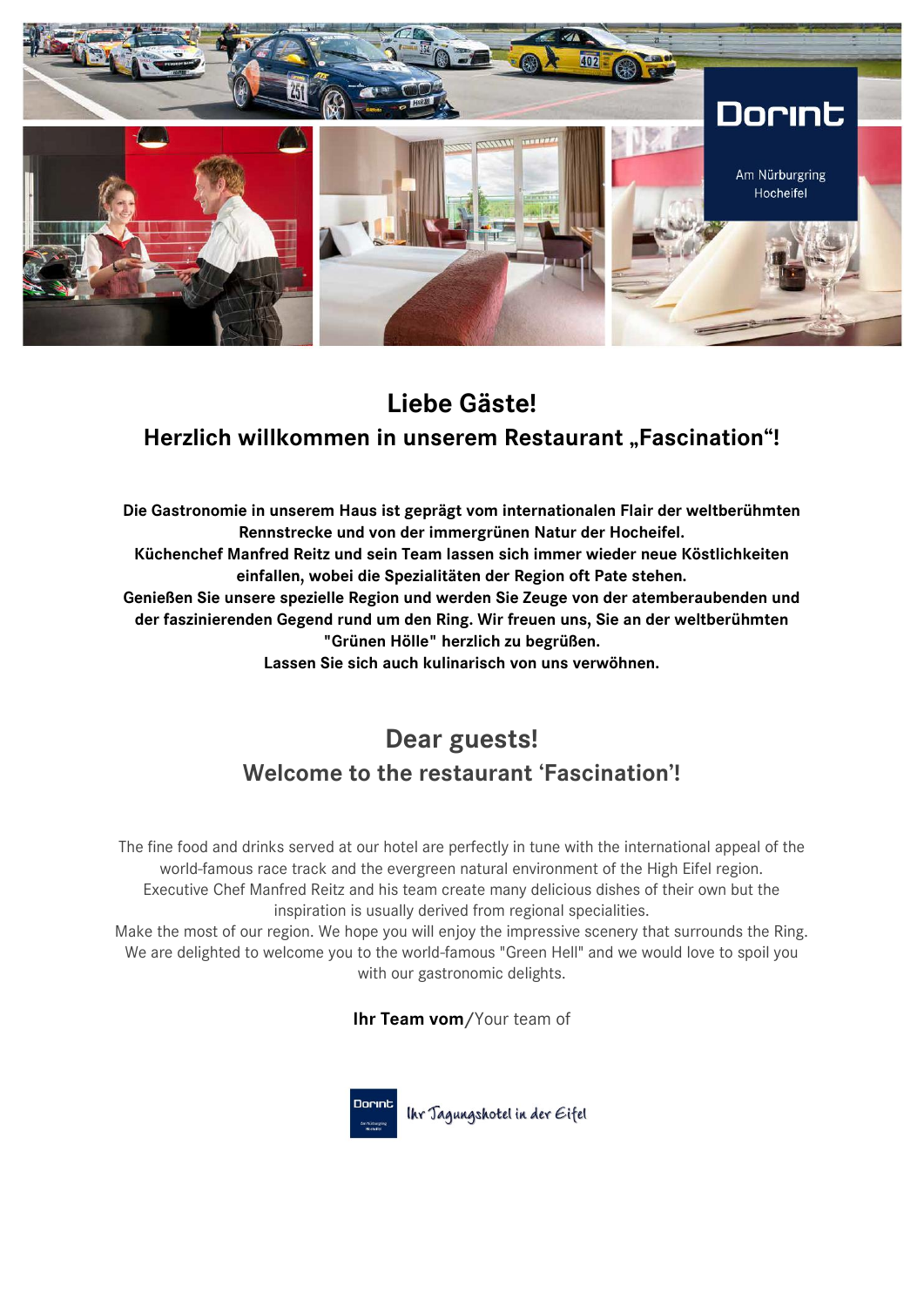# **|Aperitif |Aperitiv**

| <b>Lillet Wild Berry</b>                                   | 5,70€ |
|------------------------------------------------------------|-------|
| Lillet Blanc   Schweppes Wild Berry   Himbeeren            |       |
| Lillet Blanc   Schweppes Wild Berry   Raspberry            |       |
| <b>Brogsitters B-lced</b>                                  | 6,50€ |
| Sekt Cuveé Chardonnay/Pinot Noir   Limette   Minze         |       |
| Sparkling wine Chardonnay/Pinot Noir   Lime   Mint         |       |
| <b>Brogsitters B-Iced Rosé</b>                             | 6,50€ |
| Rosé Sekt   Demi sec   Blanc et Noir   Himbeeren           |       |
| Rosé sparkling wine   Demi sec   Blanc et Noir   Raspberry |       |
| <b>Black Hugo</b>                                          | 6,50€ |
| Johannisbeersirup   Prosecco   Minze   Limette             |       |
| Black currant syrup   Prosecco   Mint   Lime               |       |
| Hugo                                                       | 6,50€ |
| Holunderblütensirup   Prosecco   Minze   Limette           |       |
| Elderflowers syrup   Prosecco   Mint   Lime                |       |
| <b>Aperol Spritz</b>                                       | 6,50€ |
| Aperol   Prosecco   Orange                                 |       |
| Aperol   Prosecco   Orange                                 |       |

## **Es soll alkoholfrei sein? Dann bieten wir Ihnen gerne die fahrerfreundlichen Varianten des Hugo´s und Black Hugo´s mit alkoholfreiem Sekt zum Preis von 5,50 € an!**

**It's supposed to be non-alcoholic? Then we are happy to offer you the driver-friendly versions of Hugo's and Black Hugo's with non-alcoholic sparkling wine for €5.50!**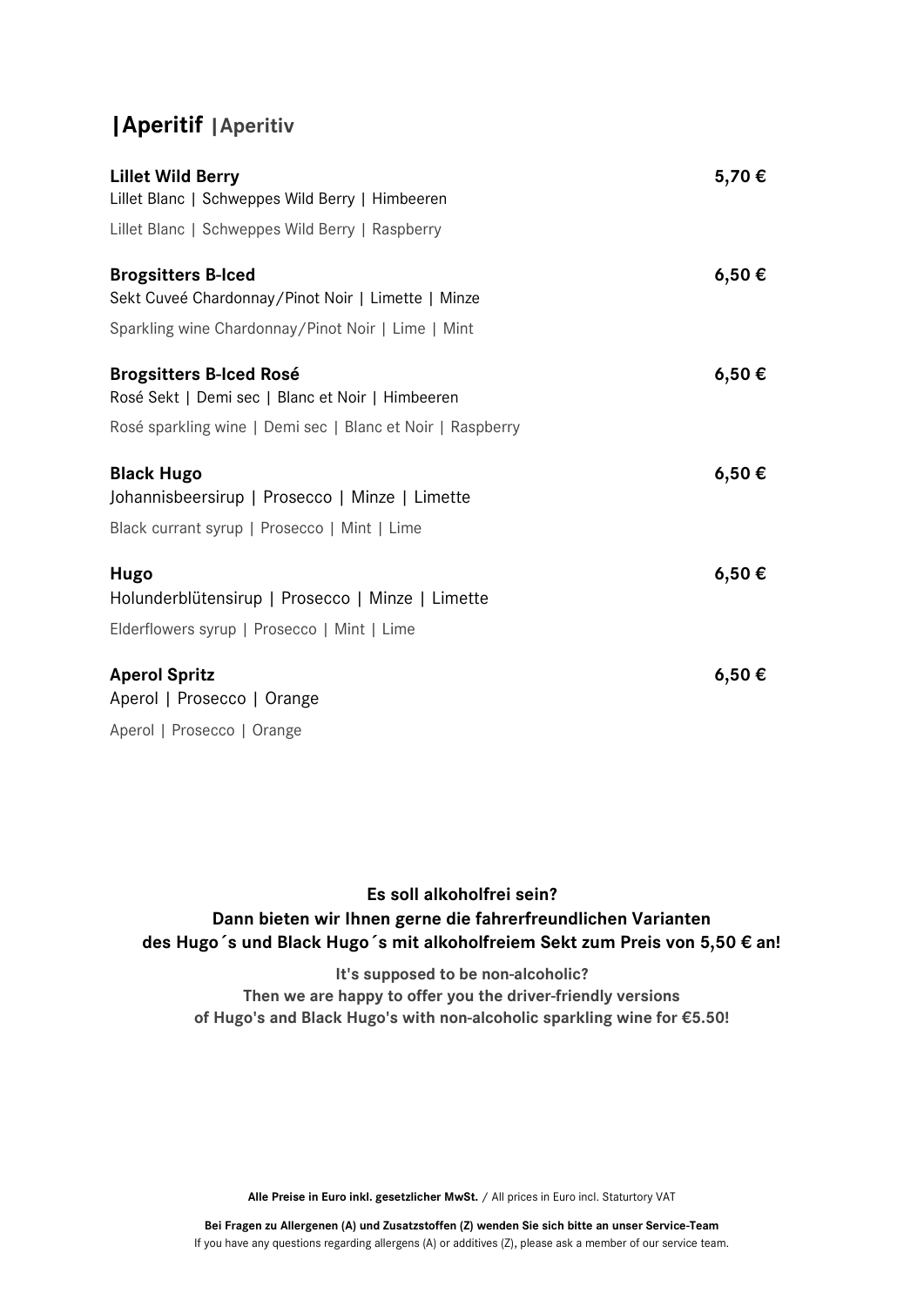# **|Vorspeisen |Starters**

| "Mozzarellaperlen" mit Pesto und Balsamico-Most<br>an Tomatenscheiben (A/Z)<br>"Mozzarella-bubbles" with pesto and balsamic vinegar<br>with tomato slices                                                                                                               | 14,50 € |
|-------------------------------------------------------------------------------------------------------------------------------------------------------------------------------------------------------------------------------------------------------------------------|---------|
| Norwegischer Räucherlachs<br>mit Rösti-Ecken und Sahnemeerrettich (A/Z)<br>Norwegian smoked salmon<br>with hash browns and horseradish cream                                                                                                                            | 16,50€  |
| Carpaccio<br>hauchzarte Scheiben vom Rind<br>mit aromatischem Kräuteröl, gerösteten Pinienkernen<br>und gehobelten Parmesanspänen (A/Z)<br>Carpaccio<br>wafer-thin slices of beef<br>with aromatic herb oil, roasted pine nuts<br>and parmesan flakes                   | 15,50€  |
| Kleine Gerichte / Small dishes                                                                                                                                                                                                                                          |         |
| Flammkuchen "Elsässer Art"<br>mit Schmand, Speck und Zwiebeln (A/Z)<br>Tarte flambée "Alsatian style"<br>with sour cream, bacon and onions                                                                                                                              | 14,50€  |
| Currywurst "Spezial"<br><b>Krakauer Rindswurst</b><br>mit leckerer Currysauce (scharf), Röstzwiebeln<br>und Pommes Frites (A/Z)<br><b>Currywurst "Special"</b><br>Krakow beef sausage<br>with delicious curry sauce (spicy), roasted onions<br>and French fries $(A/Z)$ | 13,50€  |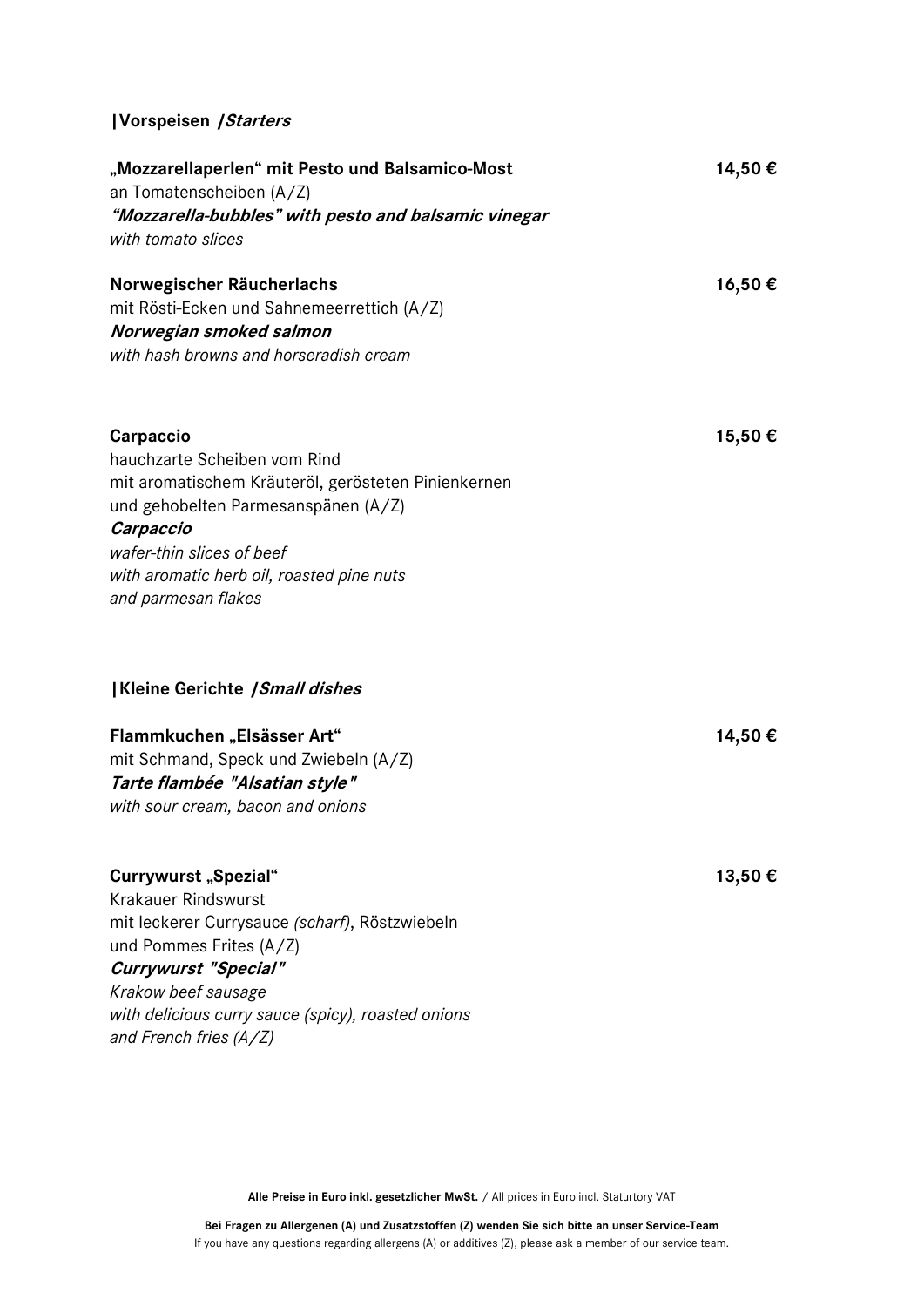#### **|Suppen |Soups**

**Rinderkraftbrühe 7,50 €** mit Markklößchen und Gemüsestreifen (A/Z) **Beef broth** *with dumplings and vegetable strips*

**Tomatencrèmesuppe 6,50 €**

mit Sahnehaube (A/Z) **Tomato cream soup** *with cream topping* 

**|Salate |Salad**

| <b>Bunte Blattsalate der Jahreszeit</b>       | klein/small $8,50 \in$ |  |
|-----------------------------------------------|------------------------|--|
| mit Tomate, Salatgurke und Brotcroûtons (A/Z) | groß/large $10,00 \in$ |  |

**Colorful leaf salads of the season**

*with tomato, cucumber and bread croutons*

Zusätzliches Topping: *Additional topping*

| Schinken- und Käsestreifen 120g (A/Z)   | 6,50€   |
|-----------------------------------------|---------|
| Ham and cheese strips                   |         |
| Thunfisch und gekochtem Ei $(A/Z)$      | 7,50€   |
| Tuna and egg                            |         |
| Geflügelbruststreifen 120g              | 9,50€   |
| <b>Chicken breast strips</b>            |         |
| gebratene Garnelen 120g (A)             | 13,50 € |
| prawns                                  |         |
| rosa gebratene Rindfleischstreifen 120g | 14,50 € |
| <b>Pink fried strips of beef</b>        |         |

**Bitte wählen Sie zwischen French Dressing, Caesar Dressing und Kräuter-Senf-Vinaigrette. Alle Salate werden mit Brot und Butter serviert.** 

**Please choose between French dressing, Caesar dressing and herb mustard vinaigrette. All salads are served with bread and butter.**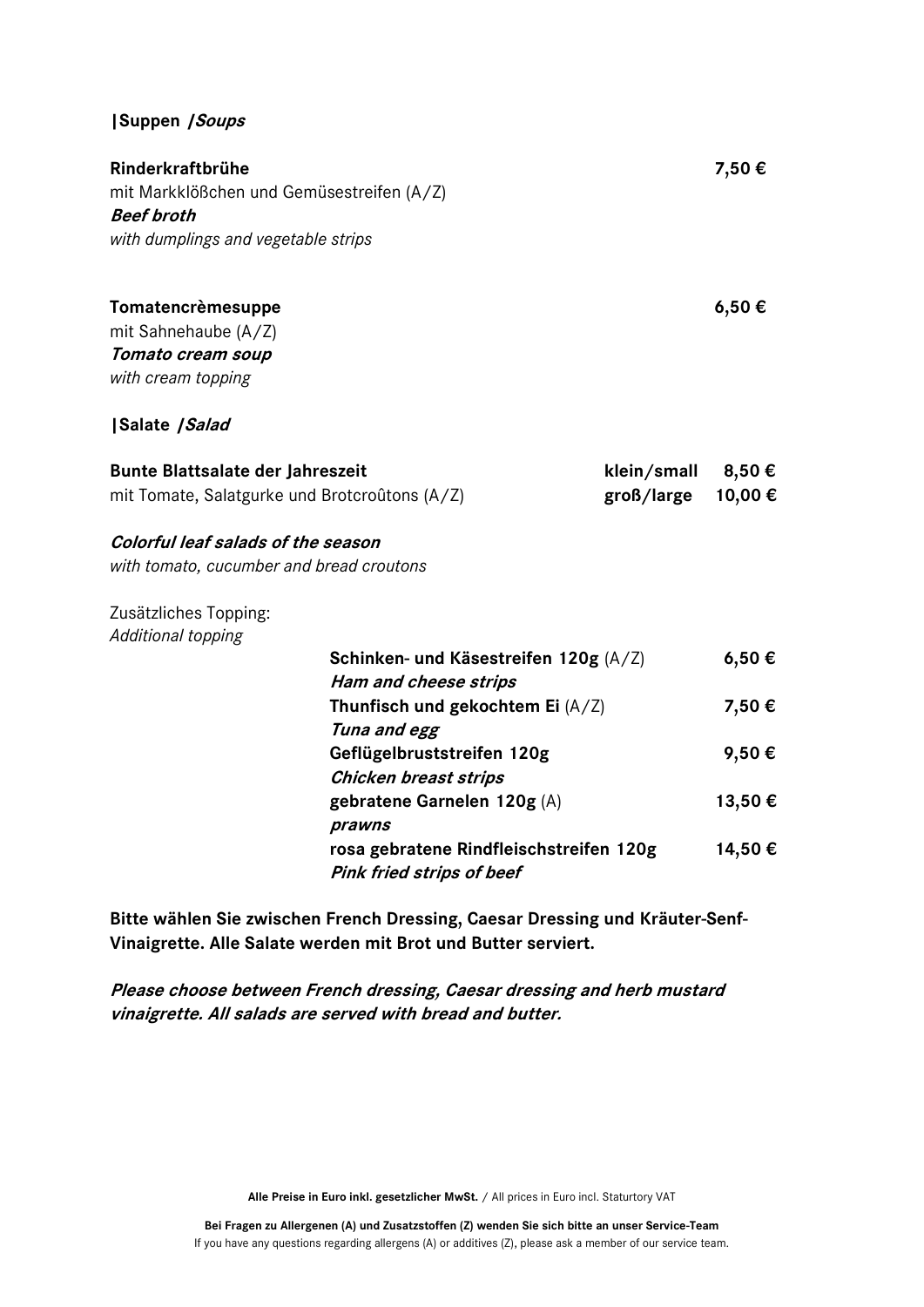## **|Hauptgerichte |Main course**

| Geschmortes Ochsenbäckchen<br>in Burgundersauce mit Bohnenvariation<br>und Gratin-Kartoffeln (A/Z)<br>braised ox cheeks<br>in burgundy sauce with bean variation<br>and gratin potatoes                                 | 28,50€ |
|-------------------------------------------------------------------------------------------------------------------------------------------------------------------------------------------------------------------------|--------|
| <b>Wiener Schnitzel</b><br>mit Preiselbeeren, Zitrone,<br>Pommes Frites und kleinem Salatteller (A/Z)<br><b>Wiener schnitzel</b><br>with cranberries, lemon,<br>French fries and small salad plate                      | 26,50€ |
| Zarte Entenbrust rosa gebraten<br>an Orangen-Portweinsauce, Marktgemüse,<br>und Gratin-Kartoffeln (A/Z)<br><b>Pink roasted duck breast</b><br>with orange and port wine sauce, market vegetables<br>and gratin potatoes | 24,50€ |
| "Dorint" Burger<br>220g Rindfleisch mit krossem Bacon, Eisbergsalat,<br>Tomatenscheiben, Salatgurke und Zwiebeln,<br>Hamburger-Sauce im rustikalen Weizenbun,<br>dazu Pommes Frites (A/Z)                               | 19,50€ |

## **"Dorint" Burger**

*220g beef with crispy bacon, lettuce, tomato slices, cucumber and onions, hamburger sauce in a wheat bun, with French fries* 

## **Adenauer Pfanne 23,50 €**

Medaillons vom Schweinefilet mit Pfeffer-Rahm-Sauce, Bohnen im Speckmantel und Kräuterspätzle (A/Z)

## **"Adenau" pan**

*Medallions of pork fillet with pepper cream sauce beans wrapped in bacon and herb spaetzle*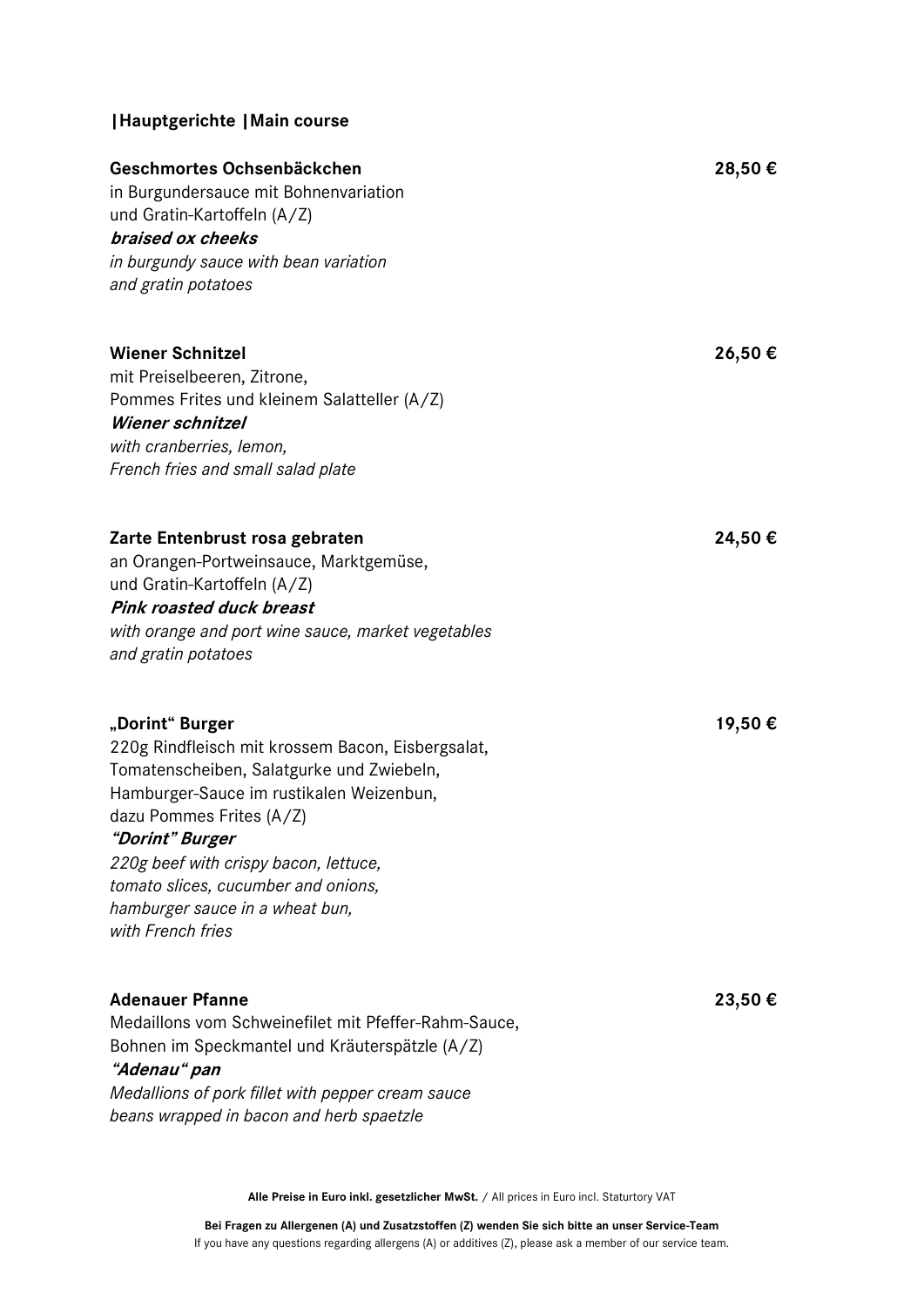#### **|Nudelgerichte |Pasta**

## **Tortellini gefüllt mit Ricotta und Spinat 15,50 €**

in Tomaten-Basilikumsauce (A/Z) **Tortellini filled with ricotta and spinach**  *in tomato basil sauce*

### **Tagliarine 14,50 €**

mit Blauschimmelkäsesauce, Blattspinat und Parmesankäse (A/Z)

#### **Tagliarine**

*with blue cheese sauce, leaf spinach and parmesan cheese*

## **|Fisch |Fish**

#### **Wolfsbarschfilet aus der Pfanne 24,50 €**

mit Dillspitzen in Beurre blanc, provenzalischem Gemüse und Kartoffel-Bärlauch-Nocken (A/Z) **sea bass fillet from the pan** *with Dill tips in Beurre blanc, Provençal vegetables and potato and wild garlic dumplings*

#### **Garnelen "Teriyaki" 25,50 €**

gebratene Garnelen auf buntem Teriyaki Gemüse mit geröstetem Sesam und Basmatireis (A/Z) **Prawns "Teriyaki"**  *fried prawns on colorful teriyaki vegetables with roasted sesame and basmati rice*

**Alle Preise in Euro inkl. gesetzlicher MwSt.** / All prices in Euro incl. Staturtory VAT

**Bei Fragen zu Allergenen (A) und Zusatzstoffen (Z) wenden Sie sich bitte an unser Service-Team** If you have any questions regarding allergens (A) or additives (Z), please ask a member of our service team.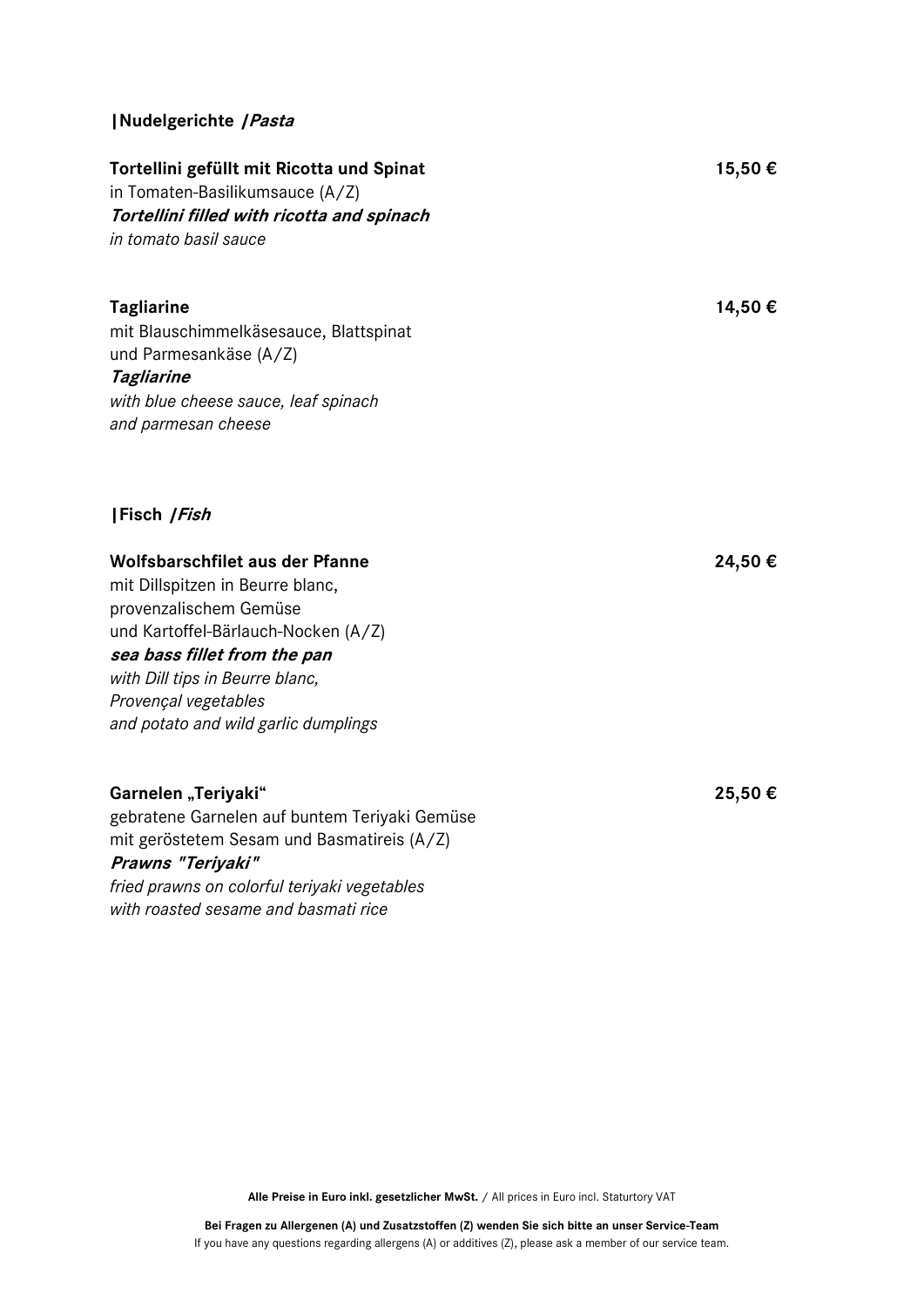## **|Vegetarisch |vegetarian**

| Wok-Gemüse | 16,50€ |  |
|------------|--------|--|
|            |        |  |

mit Kokos-Sweet-Chili Sauce, kleinen Frühlingsrollen und Basmatireis (A/Z) **Wok vegetables** *with coconut sweet chili sauce,* 

*small spring rolls and basmati rice*

## **Gemüseburger 17,50 €**

mit Hummus, Eisbergsalat, Tomate, Salatgurke und Guacamole im Weizenbun, dazu Pommes Frites (A/Z)

#### **Vegetable burger**

*with hummus, lettuce, tomato, cucumber and guacamole in a wheat bun with French fries*

#### **|Steaks vom Grill |grilled steaks**

Zu allen Steak-Gerichten servieren wir Ihnen würzige Kartoffel-Wedges und einen kleinen Salatteller (A/Z) *All steak dishes are served with spicy potato wedges and a small salad*

| Argentinisches Angus-Rinderfilet 220g<br>mit hausgemachter Kräuterbutter (Z) | 46,50€  |
|------------------------------------------------------------------------------|---------|
| Argentinian Angus beef fillet 220g                                           |         |
| with homemade herb butter                                                    |         |
| <b>Black-Angus Rumpsteak 220g</b>                                            | 31,50€  |
| mit pikanter Pfefferrahmsauce (A/Z)                                          |         |
| <b>Black Angus rump steak 220g</b>                                           |         |
| with spicy pepper cream sauce                                                |         |
| Kalbsrückensteak 220g                                                        | 29,50 € |
| mit hausgemachter Kräuterbutter (Z)                                          |         |
| Veal steak 220g                                                              |         |
| with homemade herb butter                                                    |         |
|                                                                              |         |
| <b>Putensteak 200g</b>                                                       | 19,50€  |
| mit hausgemachter Kräuterbutter (Z)                                          |         |
|                                                                              |         |

**Turkey steak 200g** *with homemade herb butter*